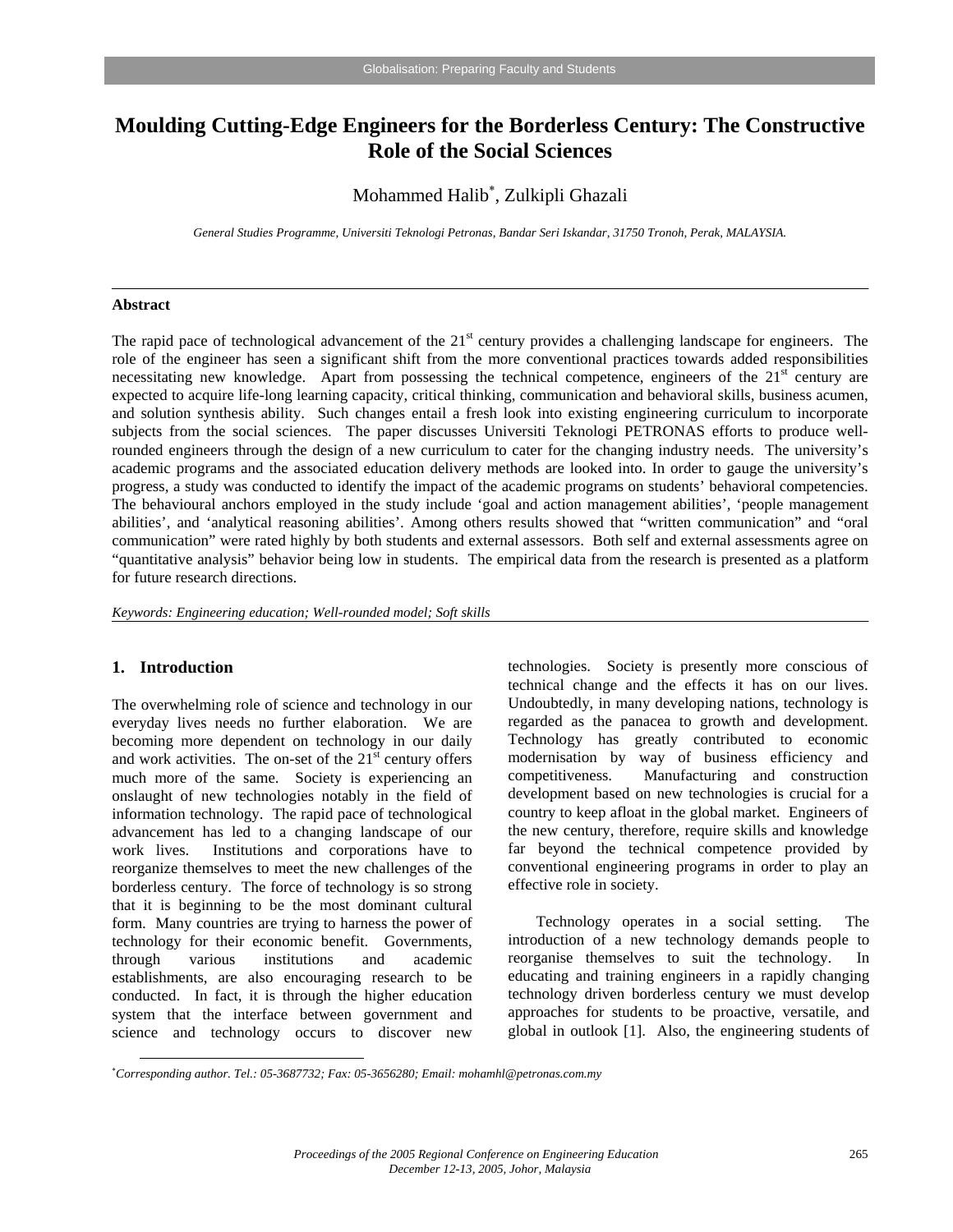the new millennium must be able to comprehend and solve problems from different dimensions and perspectives requiring a broader knowledge base compared to the conventional engineering paradigm. The engineering curriculum has to be broadened in a manner to include subjects in the social sciences (sociology, psychology, management, business and accounting, communications, languages, culture and humanities) in order to prepare the students for the job market.

# **2. The Changing Face of Engineering Education**

The technological upsurge and its outcome on humanity require us to conduct a critical assessment into the present engineering education curriculum. The world of engineering work has drastically changed with the times. In engineering, team-based learning, problems with open-ended solutions, hands-on projects, business and management knowledge, and communications, are the demands of the day [2]. We are in the heart of a technology revolution far greater than history has ever witnessed. Its impact on the university and engineering instruction is enormous. Rapid change is, for the most part, disconcerting for tertiary education due to out tradition-bound and conservative attitudes. Despite the appearance of the white marker board and the overhead projector as teaching tools, professors have continued to function very much the same as they have piously carried out for decades.

 Both students and prospective employers, the major stakeholders in higher education, are exerting their demands on universities. These calls are not confined to the field of engineering alone but also other disciplines. The secondary school students who formed the majority of undergraduates are no longer of the same mould compared to students of former times. The present generation of secondary school students who join the universities grew up with computers and computer games. Many are quite adept at programming even before joining the university. The current age group of students can alter the ending of a computer game depending on how the game is played. Academic programmes and education delivery methods have to be revolutionized in order to cater for the needs of these students and the employers. Despite the challenges, opportunities are abound. The new age of technology has created a great demand for engineers. It has the potential to be an exciting time for engineering education. A wide range of opportunities is available to make the teaching of engineering more challenging and interesting. The future of engineering education lies in emphasising

problem solving, communication, change management, and lifelong learning skills [5].

## **3. The Universiti Teknologi Petronas Model**

The hallmark of the Malaysian government's policy pertaining to higher education is the repeated emphasis on science and technology. This is in line with its policy as acknowledged in the Vision 2020 to achieve the status of an industrialised nation. The education policy underscores the country's need to compete economically at the global level. In its quest to remain competitive in the world market, industries and the associated service sectors have to be supplied with skilled labour to ensure that there is an effective and prompt response to changing industrial structures. Apart from reaping the benefits of technology transfer, the academia and research institutions are also encouraged to produce local innovation. The universities, including Universiti Teknologi Petronas, have been charged with a direct and positive role in Malaysia's industrial development in order to respond to rapid global scientific and technological changes and to help meet the government's objective of increasing the share of manufacturing in Malaysia's total output and to move more and more into high-tech, high value-added, information based industries.

### *3.1 The Well-Rounded Graduate Model*

Bearing in mind the critical importance of technology for the industrial development of the country, Malaysia needs technically qualified, well-rounded graduates who can lead the successful development of key industries. The success in key industries is undoubtedly one of the keys to sustained growth and development. In particular, success in a range of technology-driven industries will be vital. Apart from the industries associated with telecommunications, technology plays an increasingly important role in a wide range of industries. This trend towards technology as the basis of sustainability is likely to continue.

Success in these industries will be contingent upon the ability of leaders who can apply and manage the technologies, which underpin the industries. For these leaders, the competence to rapidly grasp the commercial possibilities of a range of new technologies will be more important than deep skills in particular technologies. Moreover, these leaders will require a broad range of skills, not just technical skills. Among other things, they will need to be able to communicate and to harness the energies and talents of Malaysia's broadening base of tertiary-educated workers. Primarily these leaders will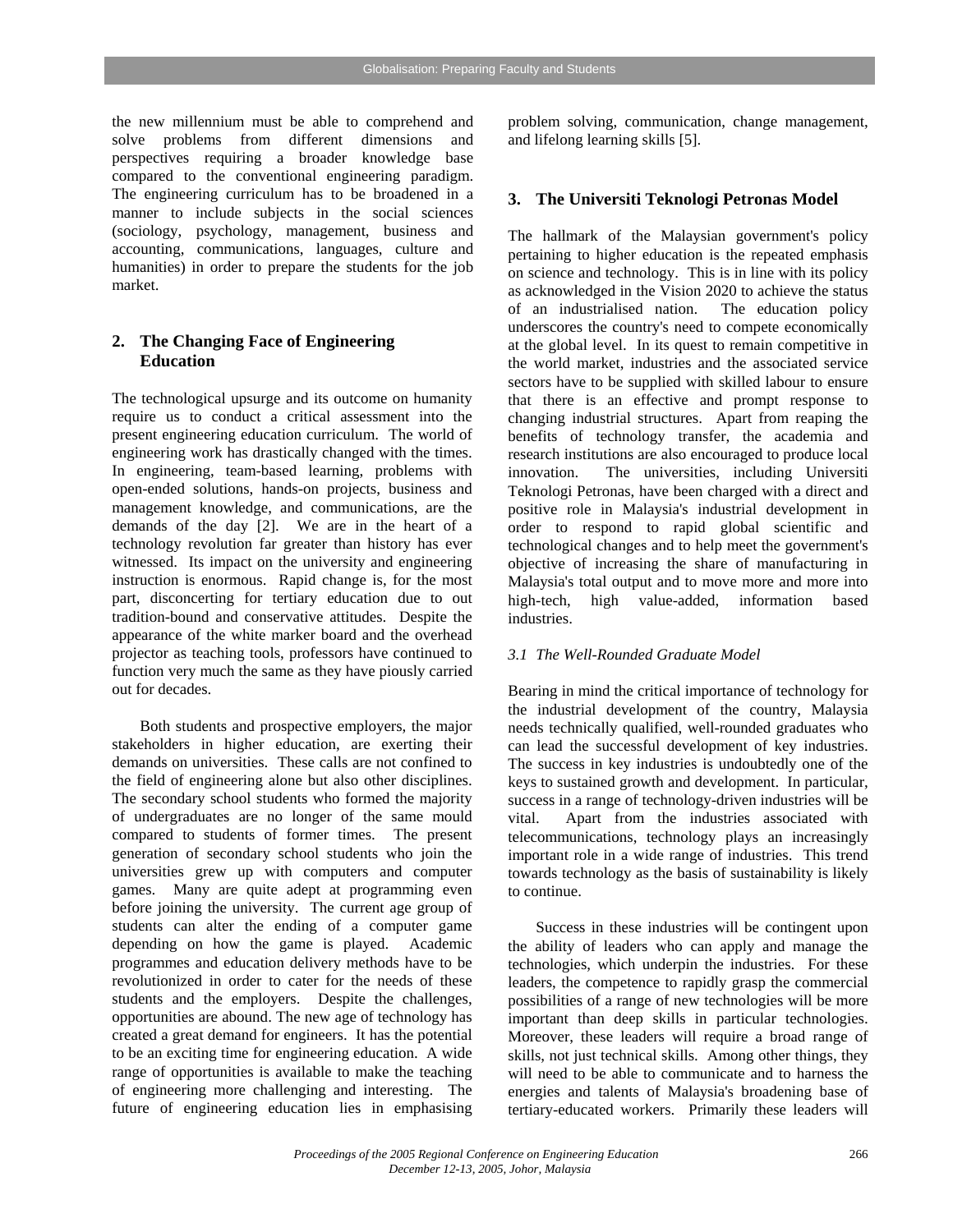come from engineering backgrounds, although they must be equipped with a set of competencies which differs from those generally associated with engineers. UTP's purpose is to address the need for a new generation of well-rounded engineers.

Admittedly, the 'well-rounded' model is not new and many universities profess a mission of producing wellrounded graduates. However, not all succeed. It takes more than a clear sense of purpose to produce highquality, well-rounded graduates. In order to succeed, universities must have (and carry out) strategies, which lead to the alignment of processes, organisation, and resources to deliver the desired results. To succeed, UTP must do some things differently to most other universities. It must undertake specific actions to create the strength required to move from the ordinary to a well-rounded outcome.

The well-rounded graduates as defined in UTP consist of seven qualities or attributes. These seven qualities were basically distilled from the stakeholders. Stakeholders of UTP include the government, industry (including PETRONAS), students, academic staff, other universities, and professional associations. The university is deemed successful if it fulfils the balanced needs of its major stakeholders. The seven attributes of the well-rounded graduates are as follows:

- 1. *Technical competence:* Possessing a fundamental understanding of science and technology; Capable of applying knowledge in real life situations.
- 2. *Lifetime learning capacity:* Capable of managing their own professional development; Skilled at rapidly developing new competencies in response to changes in their careers and the environment; Inquisitive and creative.
- 3. *Critical thinking:* Capable of thinking critically about their own and others' proposals; Possessing analytical capabilities.
- 4. *Behavioural and Communication Skills:* Able to articulate their own thoughts confidently; Able to draw out the thoughts of others. Demonstrates teamwork, leadership, and knowledge sharing.
- 5. *Business acumen:* Fundamental understanding of and belief in business values, principles, and ethics; Possessing an entrepreneurial spirit; Ability to assess and manage risk.
- 6. *Practical aptitude:* Ability to operate effectively in real-life operations; Recognition of the value of practical experience in their careers; Committed.
- 7. *Solution synthesis ability:* Able to understand the issue requiring solution; Able to draw together knowledge from multiple areas to create a practical solution [3].

In a study conducted by Universiti Teknologi Petronas prior to its operation in 1995, it was found that stakeholders are satisfied with the technical competence of graduates from overseas and local universities. However, what were lacking are the other attributes such as solution synthesis ability, practical aptitude, business acumen, communication and behavioural skills, critical thinking and lifetime learning capacity. These six attributes, which are lacking in conventional engineering programmes, can be placed under the social sciences and humanities. In other words, while the graduates are excellent in their technical competencies, the 'soft skills' are glaringly inadequate (Figure 1). In order to achieve its vision, UTP focuses on six critical differentiating strategies. These are i) Academic programmes and education delivery ii) Academic staff iii) R&D iv) Linkages and partnership v) Organisation and management vi) Facilities. However, for the purpose of this paper only Academic Programmes and Education Delivery will be discussed.



#### *3.2 Academic Programmes and Education Delivery*

UTP's academic programmes differ from traditional engineering programs to mould well-rounded graduates. Academic programmes are geared toward the development of technical competencies balanced with an understanding of, and an ability to communicate with, the world within which these competencies will be applied. UTP's curriculum includes a range of common and discipline-specific courses to provide a solid, broad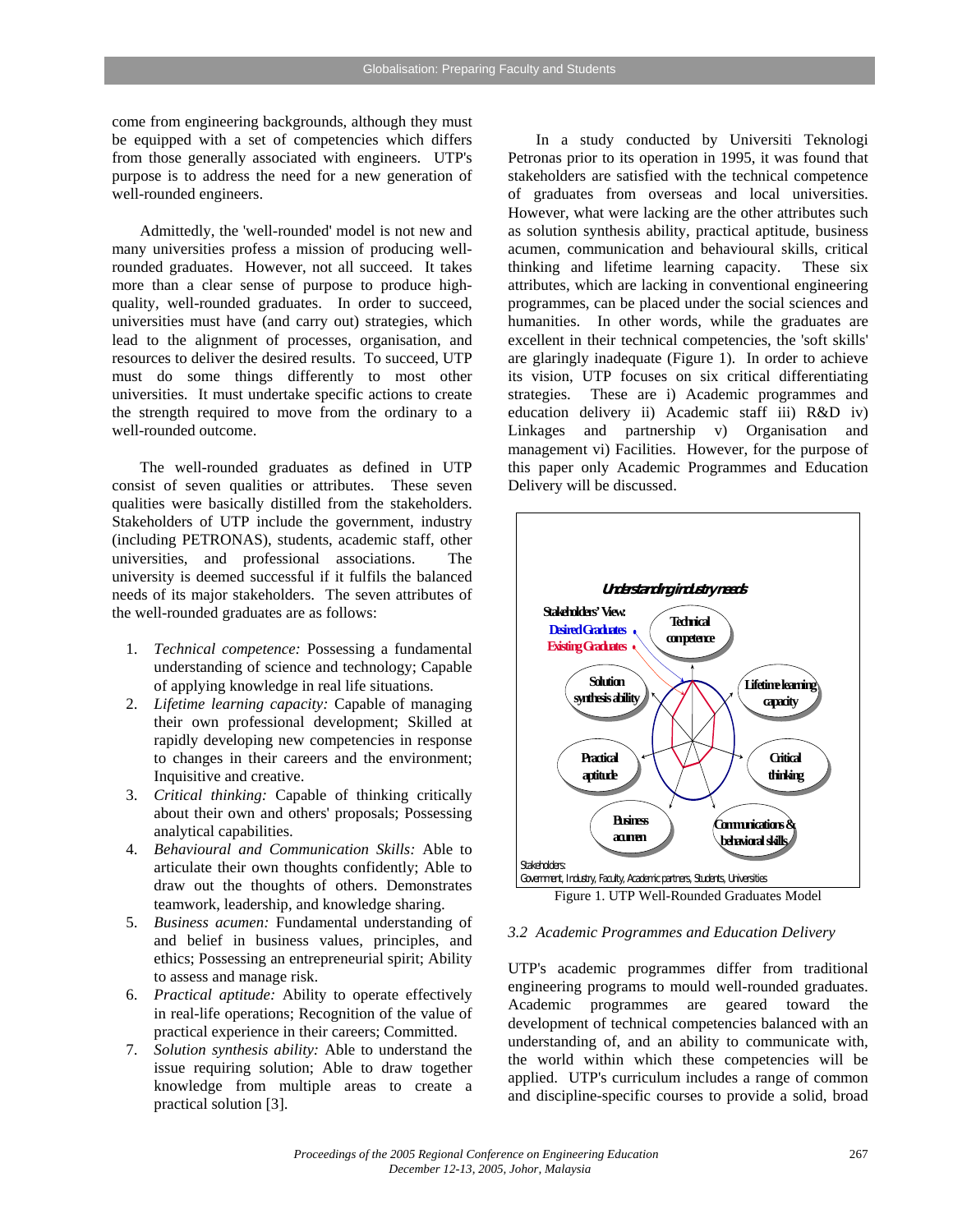technical grounding for graduates. The curriculum includes a balanced mix of social science and humanities courses, thereby helping to develop a wide range of qualities among students.

Four modes of learning are utilized to create a learning environment, which closely resembles the world of work. New education delivery techniques is utilized to accelerate learning in a conducive environment and to support continuous learning. UTP's academic programmes consist of a common spine and degreespecific topics, delivered via a changing mix of four modes of learning. The need to implement different modes of delivery to the students is well supported by research. In terms of retention rate, the conventional lecture approach exhibits the lowest level of retention (5%) among students. Reading accounts for 10% retention while audio-visual chalked 20% retention. Demonstration, discussion groups, and practice by doing accounts for 30%, 50% and 75% respectively. The highest retention rate of 80% is through teaching others/ immediate use of knowledge gained.

Programme changes includes the introduction of more non-technical topics, broaden the base of technical knowledge, introduce modes of learning akin to the work environment, and the application of new educational delivery techniques. Currently, approximately 20% of the curriculum is non-technical in nature. Taken over a period of five years (One year Foundation and four-year degree) the courses in the humanities include those providing essential skills such as Critical thinking and Writing Skills. From the social sciences and liberal arts courses include Technology, Society and Development, Cultural Anthropology, Economics, Finance and Accounting, Management, Organizational Behaviour and others. Apart from these academic courses, co-curricular courses emphasising non-technical aspects are also offered to students. These courses include Dance and Movement, Peer Group Counselling, Sports Science, Modern Music, Drama and Theatre, Recreation and Adventure, Traditional Music and a whole host of other courses.

In terms of modes of learning noted earlier, there is a shift from the traditional single topic, formal/ rote learning and individual learning model towards multiple topics taught simultaneously within a practical or project framework and a mix of individual and team-based learning. Undergraduates' learning experience consists of a changing mix of the four modes of learning [3]. The four modes of learning currently employed in UTP are:

1. *Formal:* Face-to-face teaching/ lectures.

- 2. *Independent:* Tasks undertaken by students on an individual basis and unscheduled so that students have to set their own goals and manage their own time.
- 3. *Project:* Tasks undertaken by students in groups where they learn teamwork and how to manage group responsibilities in a project.
- 4. *Practice:* Tasks undertaken by students in an operating industry setting with work jointly supervised by university and industry staff.

It should also be noted here that wherever possible, topics would be integrated to create courses that encourage simultaneous learning of theory, practice and synthesis. In many traditional engineering schools, the supporting disciplines of mathematics, physics, computer science, etc., are taught in isolation of the engineering topics that require that knowledge. More effective learning by students can be achieved by introduction of the knowledge from the supporting discipline concurrent with the engineering application. Modern delivery technologies makes this "just in time" approach much easier to organize.

## **4. Pilot Study: Quantitative Evaluation of Students' Behaviours (QUEST)**

In order to gauge and monitor the university's progress in producing the well-rounded graduates a pilot study was conducted in 2001 to serve as feedback to the university [4]. The study known as QUEST was based on the "well-rounded" model developed by Prof. Richard Boyatzis for the Weatherhead School of Management. The objective of the study is to identify the behaviour profile of UTP graduates against the "well-rounded graduate model" as developed in the UTP Master Plan. This study is also an initiative to identify the impact of UTP's academic programs on its students' behavioural competencies, which are exemplified through the 'soft skill' areas. The mission of UTP, based on its Master Plan, is "to produce well-rounded graduates who are creative and innovative with the potential to become leaders of industry and the nation". Additionally, UTP aims "to nurture creativity and innovation and expand the frontiers of technology and education for the betterment of society". The Behavioural Anchors of the Boyatzis Model are as follows:

- *1. Goal and Action Management Abilities* 
	- a. Efficiency Orientation
	- b. Planning
	- c. Initiative
	- d. Attention to Detail
	- e. Self-control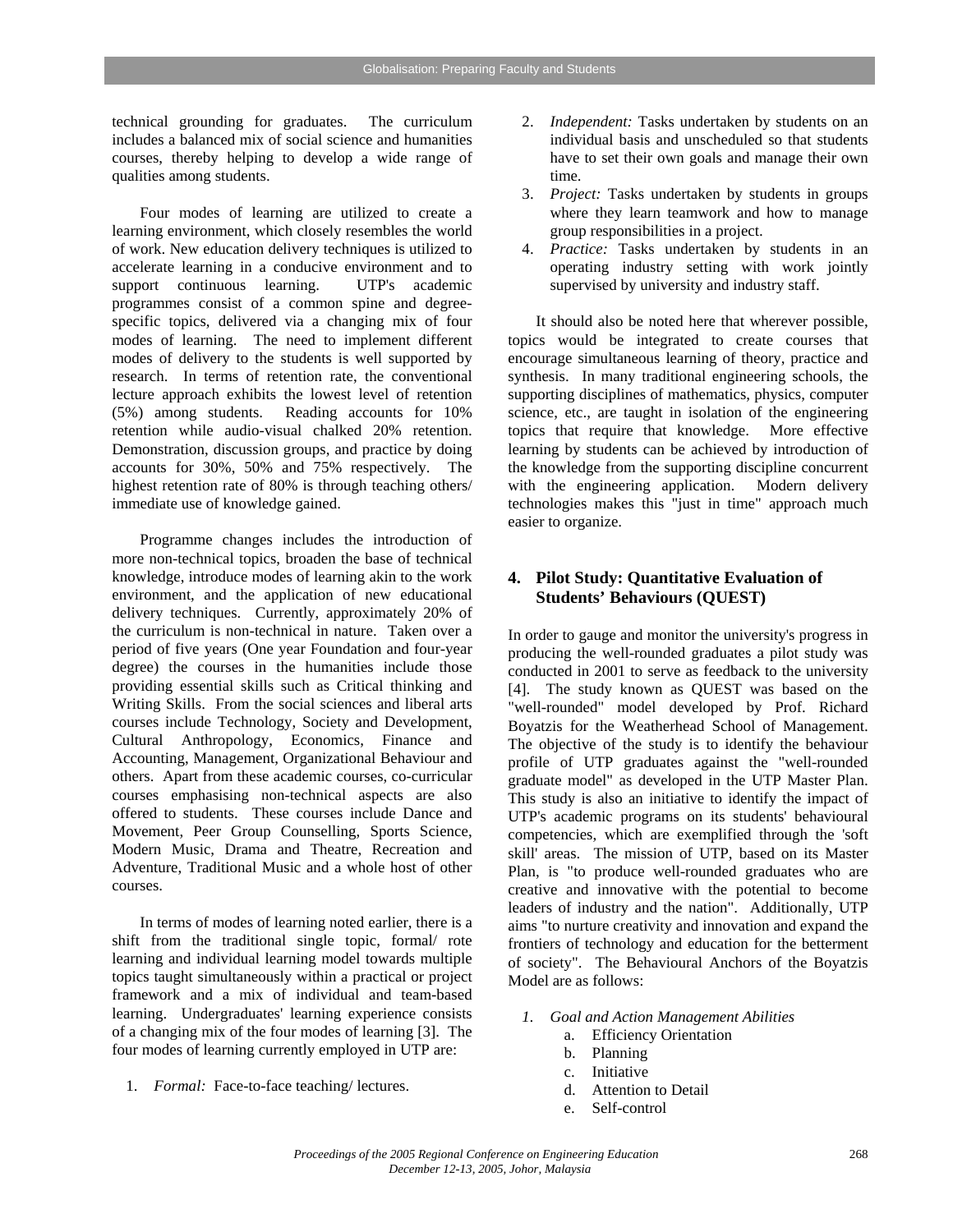- f. Flexibility
- *2. People Management Abilities* 
	- a. Empathy
	- b. Persuasiveness
	- c. Networking
	- d. Negotiating
	- e. Self-Confidence
	- f. Group Management
	- g. Developing Others
	- h. Oral Communication
- *3. Analytical Reasoning Abilities* 
	- a. Use of Concepts
	- b. Systems Thinking
	- c. Pattern Recognition
	- d. Using Technology
	- e. Quantitative Analysis
	- f. Social Objectivity
	- g. Written Communication

#### *4.1 Method*

Basically, the study involves the use of the questionnaire designed by Boyatzis to assess UTP students' specific behaviours. It contains the 21 behavioural anchors categorized under the three broad groups. Five (5) levels of ratings were used, 0="Not Shown", behaviour not seen, or no opportunity to show it; 1="Seldom", behaviour seldom shown; 2="Occasionally", behaviour occasionally shown; 3="Often", behaviour frequently/ most of the time shown; 4="Consistently", behaviour consistently/ always shown. Questionnaires were distributed to students to assess self (i.e., selfassessment) and to lecturers and Industrial Training Supervisors to assess graduated students (i.e., external assessment). Students assessed were UTP 'Pioneer' 2001 graduates (n=143; 94% of population); on self and by lecturers and industrial training supervisors. UTP 2001 entry students (n=348; 90% of population); on self-only. Assumption based on 'cross sectional' method. Entering students 2001's qualities are similar to graduating students' when they first entered. This assumption is substantiated by the fact that UTP did not change the criteria or standards of acceptance.

It is admitted the Boyatzis model through its 21 behavioural anchors is not a perfect fit to the UTP 'wellrounded' attributes. However, it does support most of the attributes. It can serve as an indicator for well roundedness even though a specialised or customised questionnaire to capture the UTP attributes would be ideal.

*4.2 Interpretation of Findings* 

As illustrated in Figure 2, the high ratings on self by graduating students may suggest some true development or cognitive dissonance. Cognitive dissonance occurs when people try to rationalise certain outcomes to specific purpose or efforts undertaken. For example, "spent so much time, effort, and money, so must be learning and changing". Accordingly, the progression in behavioural pattern from Entering to Graduating students may suggest true development. However, at this juncture, we cannot say for certain whether this development can be ascribed to the program or to 'natural development'. The fact that these patterns are similar in shape may suggest the latter than the former. It is interesting to note that both Entering and Graduating students thought that "Quantitative Analysis" competency is of their lowest "skill". There may be a need to revisit this competency to ascertain this because the general belief is that this competency is the most exercised in current education system.

The significant difference in perspective between 'self' and 'others' shows that we cannot depend solely on self-assessments to describe the students' behaviours. Not only do the external assessments provide a lower rating on the students, they also provide a different behavioural pattern, one that is less 'rounded' (see Figure 3).



Figure 2. Entering 2001 vs. Graduating 2001